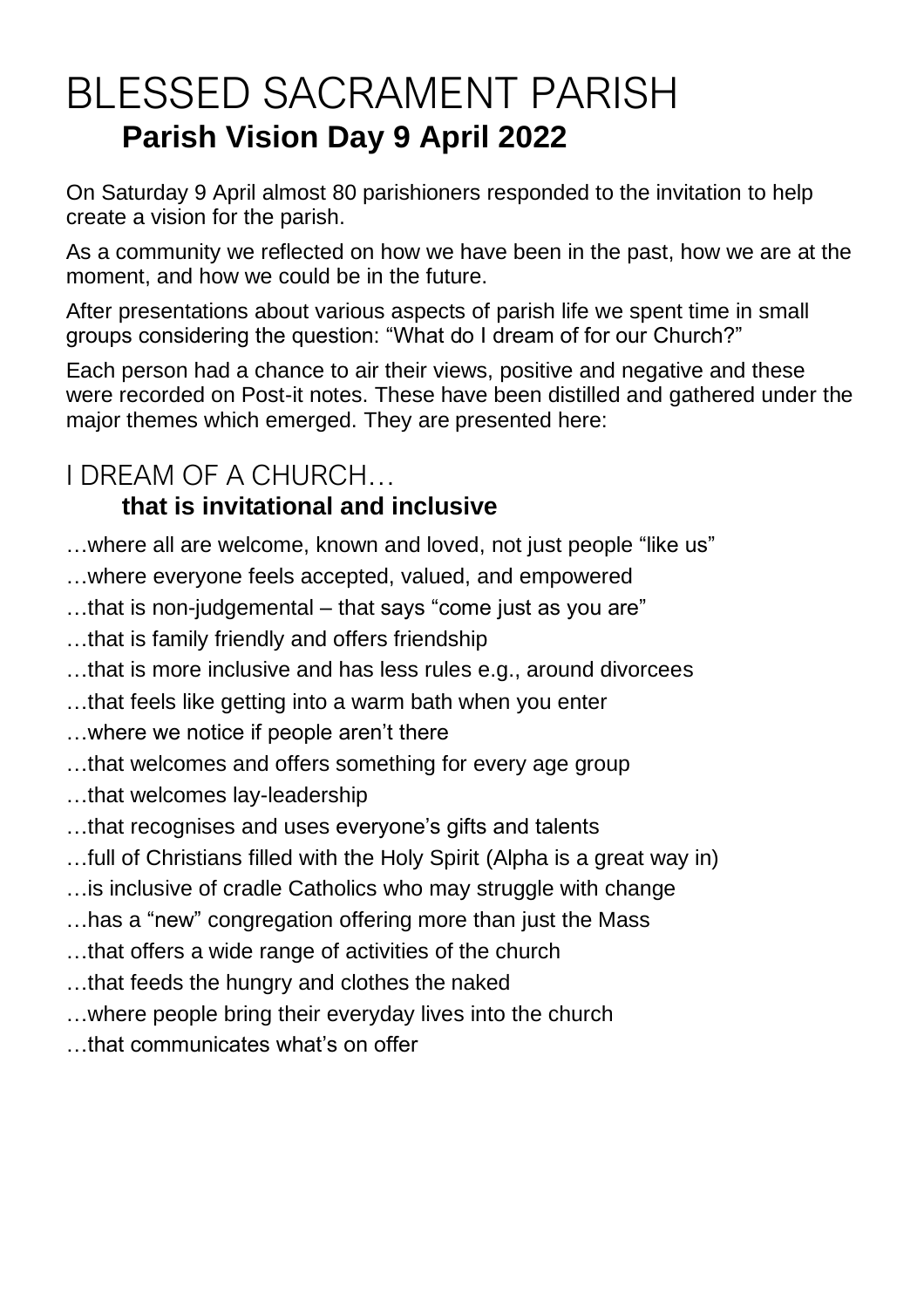### I DREAM OF A CHURCH… **that actively listens**

- …that has e.g., an ideas board
- …where no one leaves the church unnoticed
- …that cares for one another's spiritual health
- …that helps everyone who has a need spiritual, emotional, mental

## I DREAM OF A CHURCH…

#### **where everyone can experience personal conversion and formation**

- $...$ that feeds our spiritual health (spiritual health = mental health)
- …that recognises the need for personal conversion (the indwelling of the Holy Spirit) and formation to enable people to evangelise (take the person of Christ) to others
- …that offers ongoing formation and opportunities to be filled by the Holy Spirit with outreach and evangelisation projects

…that holds regular Alpha courses with most of the guests being non-Christians or non-churchgoers

### I DREAM OF A CHURCH…

### **that is visibly active in the locality**

- …that witnesses to our faith
- …that cares for the less fortunate
- …that goes out into the streets has thriving outreach
- …that looks inviting what would people see if we had 'glass walls"?
- …that is full of joyful parishioners
- …that is more active in the local community
- …where the physical space is used for community activities
- …that goes beyond evangelisation that goes out and helps

# I DREAM OF A CHURCH…

#### **that is visible online**

- …that is online and in person (hybrid church)
- …that maximises online impact to introduce people to church
- …that has a welcomer at all online opportunities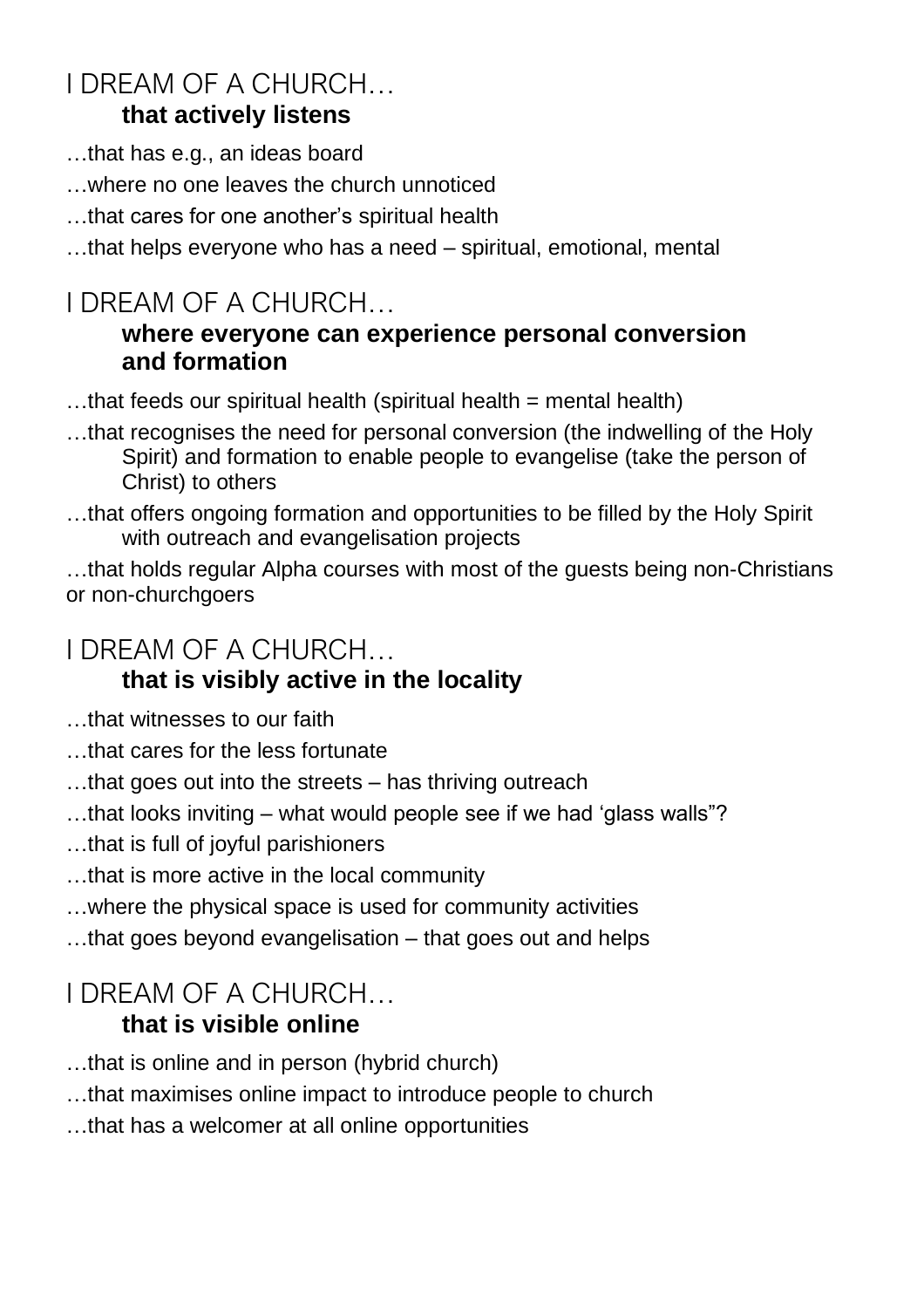### I DREAM OF A CHURCH… **with clarity of purpose**

- …that makes clear what Blessed Sacrament is all about
- …that is clear about the meaning of evangelisation and joyful proclamation of the Gospel
- …that addresses the disconnect between preach and practice
- …that is unified
- …that asks WWJD (what would Jesus do)
- …that communicates how to get involved (e.g., Freshers Fair) and listens to new ideas where people can share their talents and gifts
- …where ministry groups are open, inclusive, offer taster sessions

# I DREAM OF A CHURCH…

### **which encourages and values young people**

- …that is a full of young people a different age demographic
- …that encourages young people to lead ministries
- …that encourages young people's participation
- …that offers events and services with youth appeal
- …that offers a weekly youth group something great that to which young people will commit, as they do with scouts, DofE award etc
- …that encourages young people with music ministry
- …where younger people don't drift away
- …that is/offers a safe place for teenagers to come
- …that is open every-day for teenagers to hangout and talk
- …that offers a way to counter secular values that children are fed
- …where teenagers can say "I have a problem and I'm looking for help" and not be judged

# I DREAM OF A CHURCH…

#### **that celebrates**

- *…*that *celebrates* the Sacraments
- …that uses more varied and inclusive music
- …that uses music as a "way in"
- …that has one music group with many musicians who play together in various configurations, not a few different groups
- …that celebrates the important special occasions of people's lives